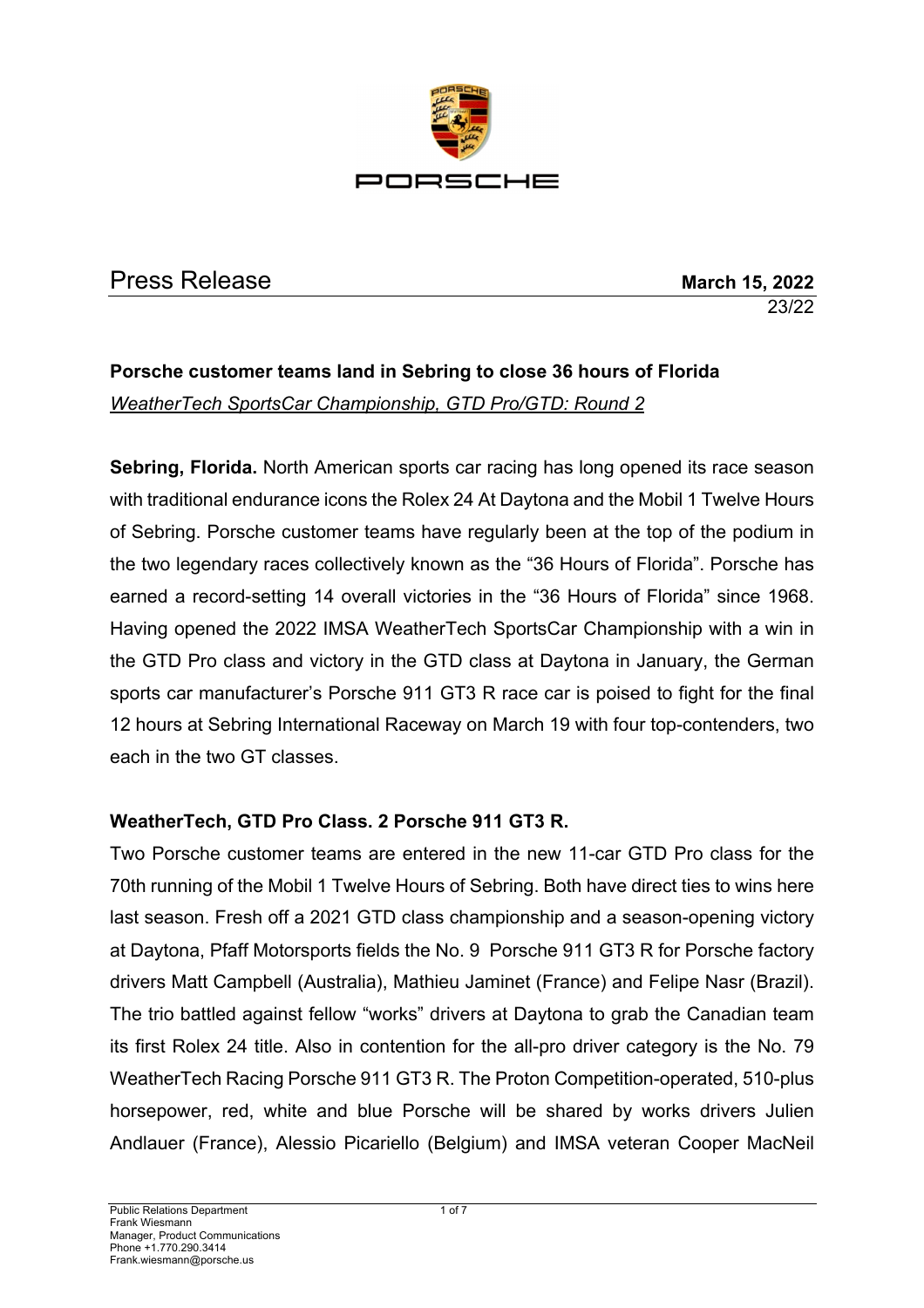(Hinsdale, Illinois). WeatherTech and MacNeil were won the now retired GTLM class here in 2021.

#### **WeatherTech, GTD Class. 2 Porsche 911 GT3 R.**

The GTD class is identical in regulations to the GTD Pro class – both utilizing the Porsche 911 GT3 R race car homologated to international GT3-specifications. However, this longstanding class has a mandated Pro-Am style driver lineup. Two of Porsche-built, naturally aspirated, flat-six engine-powered 911s are entered by customer teams for the 12 Hours of Sebring this week. Wright Motorsports, who won the class to open the season at Daytona, puts 2021 Porsche Cup winner Jan Heylen (Belgium), 2021 IMSA WeatherTech GTD class champion Zacharie Robichon (Canada) and 2021 Michelin Pilot Challenge race winner Ryan Hardwick (Atlanta, Georgia) behind the wheel of the No. 16 Porsche 911 GT3 R race car. The 2021 Michelin Endurance Cup champions face a field of 16 other GTD machines including fellow Porsche privateer, HARDPOINT. The second-year Porsche team returns with its full-season driver line-up of racing veteran Katherine Legge (Great Britain) and team principal Rob Ferriol (Fayetteville, North Carolina). The duo will share the No. 99 with Stefan Wilson (Great Britain) as they did at the Rolex 24.

The two GTD classes are a mix-match of last year's winners. It was a trio of Campbell, Jaminet and MacNeil who won the GTLM class together in Porsche 911 RSR-19 entered by WeatherTech Racing last March. Campbell and Jaminet have moved to the 2021 Sebring GTD class winning Pfaff program. Robichon, who was with Pfaff a yearago, is now with Wright Motorsports who finished in second-place, to Pfaff, in the GTD class last season.

### **Michelin Pilot Challenge, GS Class.**

The Porsche 718 Cayman GT4 RS Clubsport was unveiled at the Los Angeles Auto Show in November 2021. Two months later the naturally aspirated, 4.0-liter flat-sixengine powered the new car to a one-two finish at the season-opening four-hour race at Daytona. Fourth-place and sixth-place were also the new mid-engine GT4-spec machine that is directly based on the road-going Porsche 718 Cayman GT4 RS. Nine of the 500-horsepower cars have been entered for the Alan Jay Automotive Network 120 on March 17. The two-hour race is scheduled to start at 4:25 p.m. ET/1:25 p.m.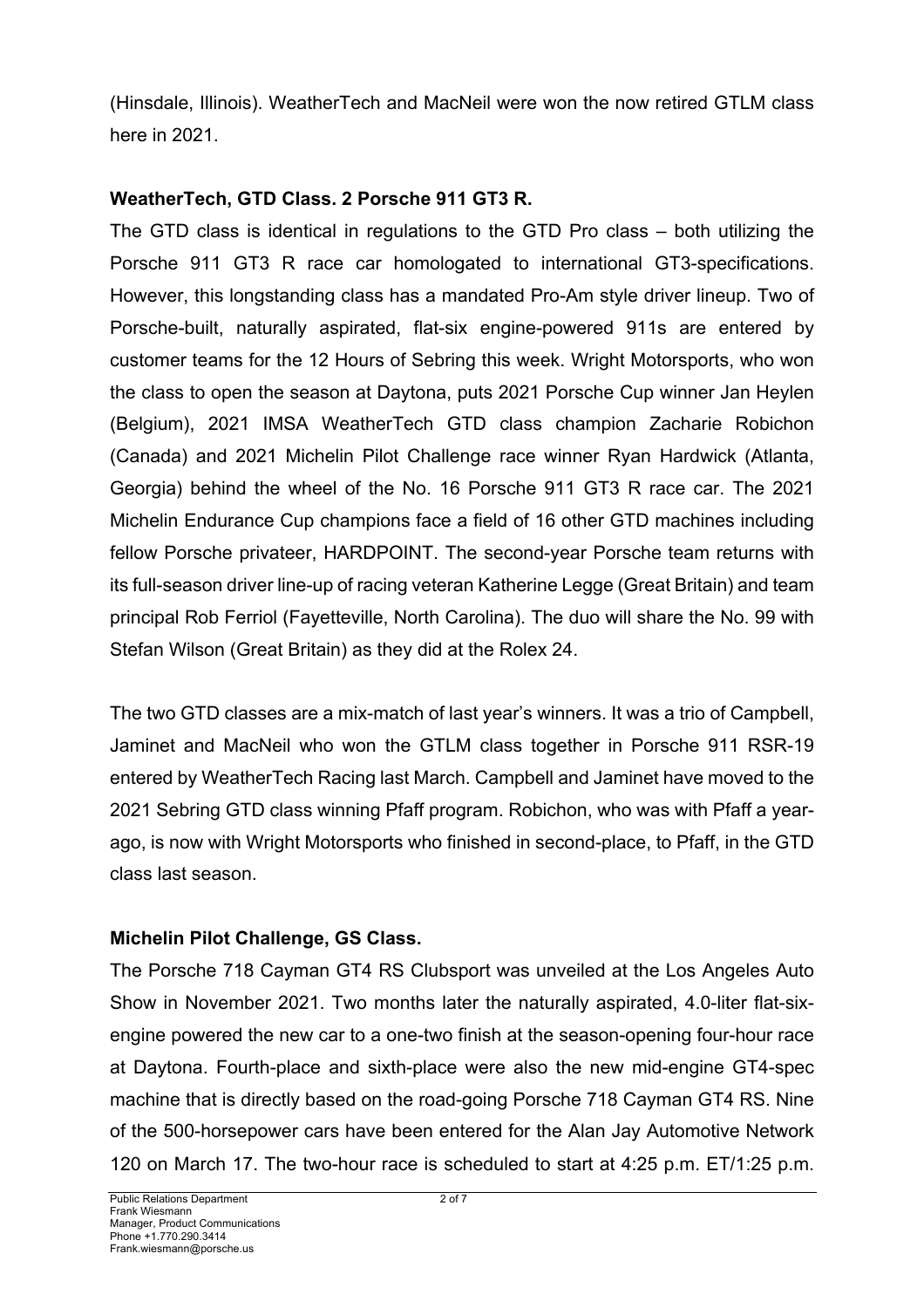McCann Racing, pole-winner in their debut at Daytona, will field the No. 8 for Andrew Davis (Athens, Georgia) and Michael McCann (Canton, Ohio). HARDPOINT debuts in the Michelin Pilot Challenge this weekend with the No. 22 of Nick Galante (Greenfield, Massachusetts) and Porsche Carrera Cup North America Presented by the Cayman Islands veteran Sean McAlister (Beverly Hills, California). The No. 22 RS1 Porsche premiered the mid-engine Porsche in style in January winning the race. Stevan McAleer (Scotland) stood on the top-step of the podium with Eric Filgueiras (Cocoa, Florida). However, as the "Green Machine" comes to central Florida, McAleer will be joined by Alexandre Premat (Henderson, Nevada). Team TGM had its best finish in recent years at Daytona when the No. 64 of team owner Ted Giovanis and Owen Trinkler (Nashville, Tennessee) chased the RS1 Porsche under the checkered flag for second-place. The pair returns for Sebring, with brothers Hugh Plumb (Unionville, Pennsylvania) and Matt Plumb (Chadds Ford, Pennsylvania) in the No. 46 team car. The siblings finished in sixth-place at Daytona. Matt Travis (The Woodlands, Texas) and Jason Hart (Flower Mound, Texas) continue their longstanding pairing in the No. 47 NOLASPORT Porsche 718 Cayman GT4 RS Clubsport.

Thomas Collingwood (Canada) will do double-duty at Sebring. He shares the No. 83 BGB Motorsports entry in Michelin Pilot Challenge with Porsche specialist Spencer Pumpelly (Atlanta, Georgia) and will race the No. 69 Porsche 911 GT3 Cup car – also readied by BGB – in the Pro-Am class of the Porsche Carrera Cup North America by the Cayman Islands. CarBahn with Peregrine Racing enters drivers Mark Siegel (Palo Alto, California) and Tyler McQuarrie (Danville, California) in the No. 93. The ninth Porsche 718 Cayman GT4 RS Clubsport set to race on the bumpy, multi-surfaced Sebring International Raceway is fielded by Black Swan Racing. Veteran Tim Pappas (Boston, Massachusetts) and Jeroen Bleekemolen (Belgium) will share the No. 540.

### **Timing.**

IMSA WeatherTech SportsCar Championship.

Practice gets underway for all categories except the WeatherTech Championship on Wednesday, March 16 with practice sessions. The first practice for the Mobil 1 Twelve Hours of Sebring is on Thursday, March 17 (Practice 1: 10:10 a.m. ET, Practice 2: 2:25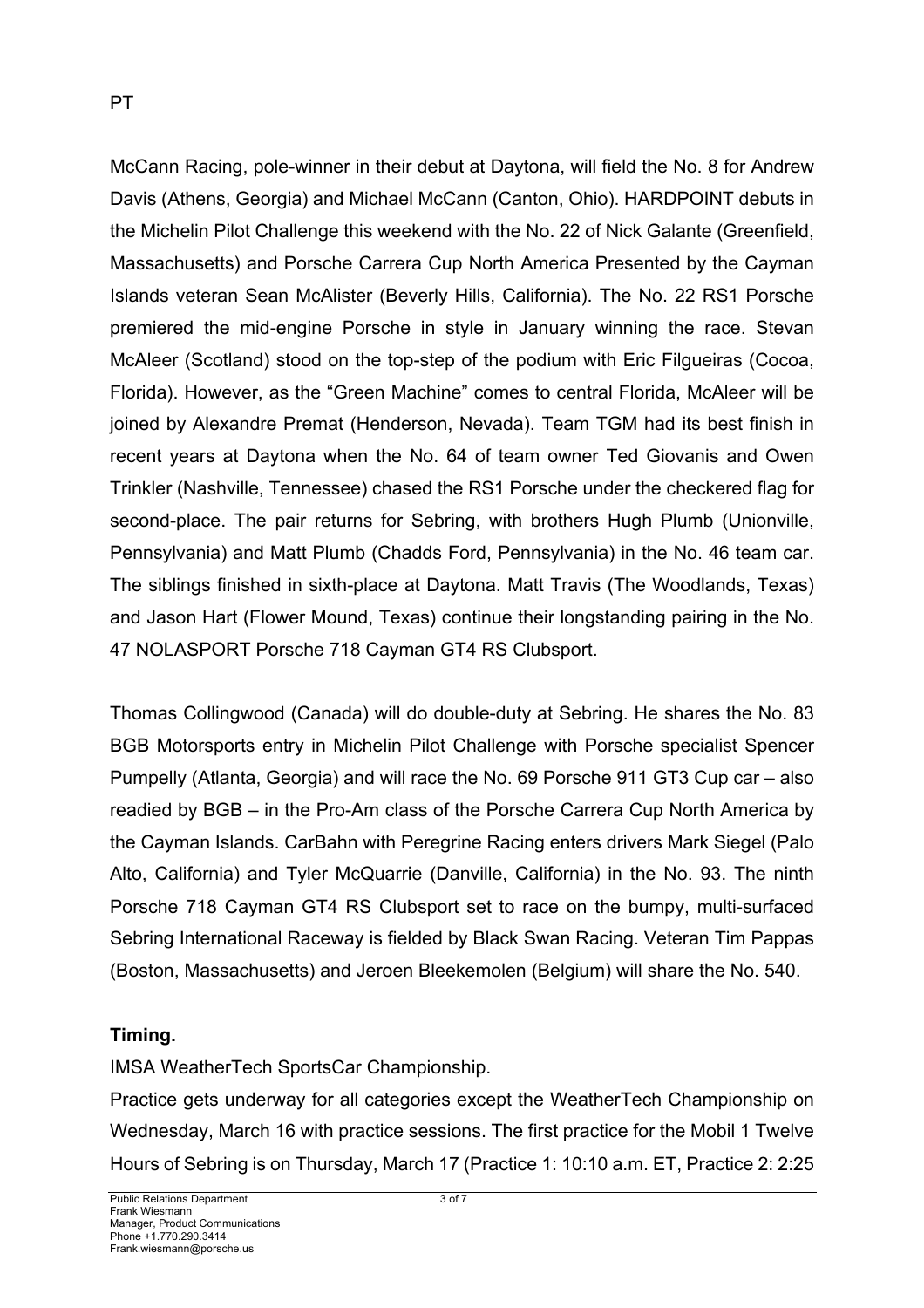p.m. and Night Practice at 7:45 p.m. local time). A fourth practice (8:55 a.m.) and qualifying (9:20 a.m.) occur on Friday, March 18. On Saturday, March 19, a short warm-up will run at 8:00 a.m. ET. Later that same day, the clock will start for 12-hours of racing at 10:10 a.m. ET/7:10 a.m. PT.

Porsche Carrera Cup North America Presented by the Cayman Islands. Thursday, March 17, Round 1: 9:15 – 9:55 a.m. ET, Round 2: 1:30 – 2:05 p.m. ET

Michelin Pilot Challenge. Thursday, March 17, Alan Jay Automotive Network 120: 4:25 – 6:25 p.m. ET

FIA World Endurance Championship (WEC) Friday, March 18, 1,000-Miles of Sebring: 12:00 – 8:00 p.m. ET

### **Matt Campbell, Driver, No. 9 Pfaff Motorsports Porsche 911 GT3 R.**

"I'm really excited for Sebring, it's actually one of my favorite tracks in the U.S. We were lucky enough to win the race last year, myself and Mathieu in GTLM. Obviously, we'd love to go for the double in the new GTD Pro category. But I really enjoy Sebring, it's the first ever track I raced on in the U.S. It's bumpy, it's challenging and obviously with the 12-hour race, it goes into the night. The track changes a lot and evolves. I really can't wait to get there and continue our momentum from Daytona."

## **Felipe Nasr, Driver, No. 9 Pfaff Motorsports Porsche 911 GT3 R.**

"It was very special to get the win at Daytona in my first ever race with the team and it was the first ever 24 Hours of Daytona win as well for Pfaff. I can feel how special it was, how much they worked for it. It was just a unique moment, but we don't stop here and that's what I like about the guys. We are already pushing and searching for more speed and performance in the car for the second round at Sebring."

### **Julien Andlauer, Driver, No. 79 WeatherTech Racing Porsche 911 GT3 R.**

"I am happy to be back at Sebring. I have been here one time before with the WEC series in 2019. I won the 1000 miles of Sebring that year with Proton. I love the track. It's completely different from any of the tracks in Europe. With many different surfaces and the bumps, it's a hard track to get the last tenths out of the car. I am also driving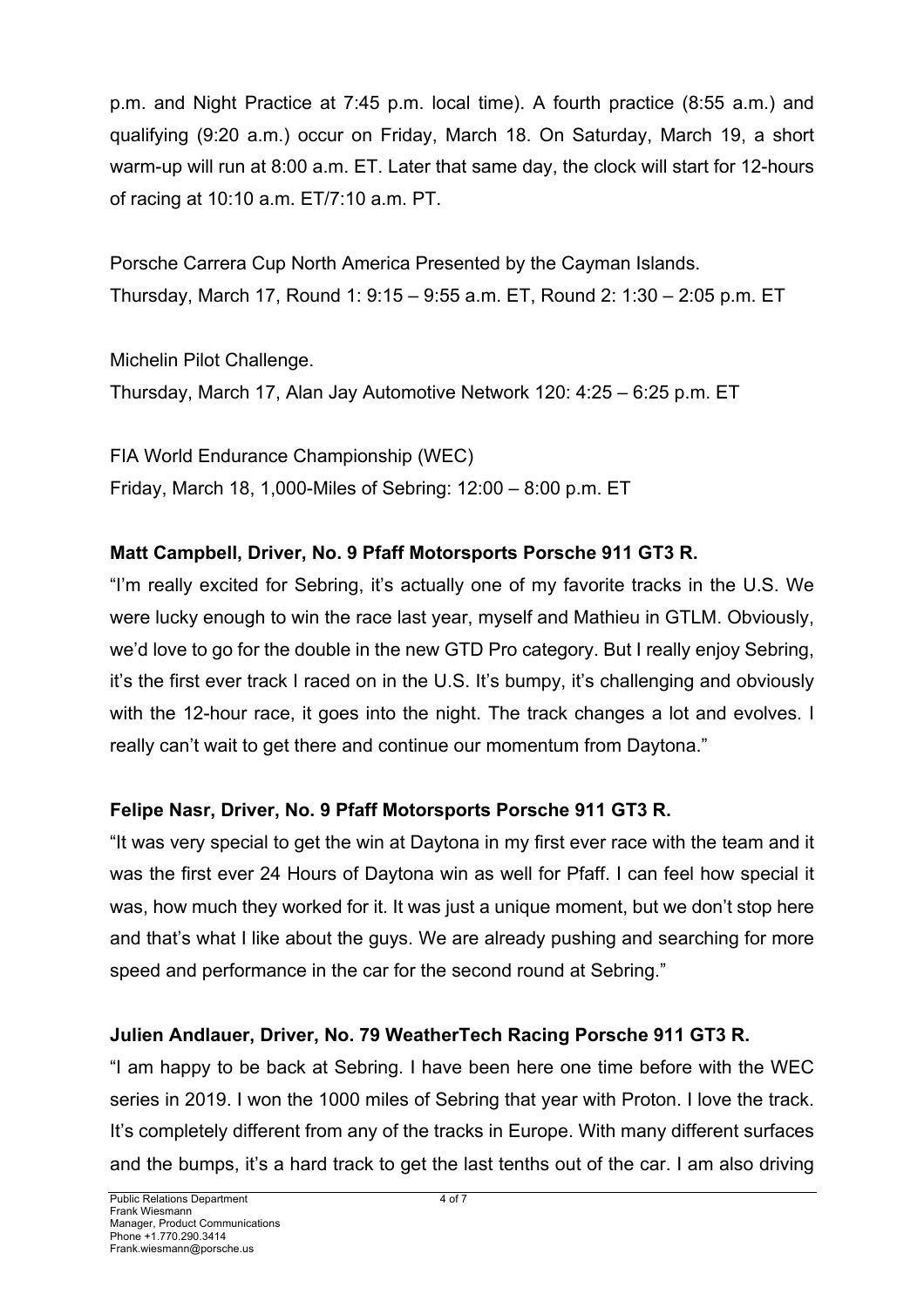in the WEC race, so I will have a lot of track time this week. We have all of the ingredients to have a good race in the WeatherTech Porsche."

### **Cooper MacNeil, Driver, No. 79 WeatherTech Racing Porsche 911 GT3 R.**

"The track is legendary and the win in 2021 was very cool as it was the last year for the Porsche 911 RSR to race in IMSA. The new Porsche 911 GT3 R showed its speed at the Rolex 24 winning in both GTD classes. We will need to have a clean run with no car issues and no driver mistakes to make it back on the top step of the podium this weekend."

## **Alessio Picariello, Driver, No. 79 WeatherTech Racing Porsche 911 GT3 R.**

"I am happy to be back in the WeatherTech Porsche. After Daytona we had good speed in the car but lacked a little bit of luck with our electrical issue. We really want to bounce back at Sebring this weekend. I raced there in 2018 and finished fourth in the 12 Hour. I am ready to fight for a better finish. Last year the team won in the RSR, so hopefully we can have another good run at Sebring for WeatherTech Racing."

### **Jan Heylen, Driver, No. 16 Wright Motorsports Porsche 911 GT3 R.**

"The Twelve Hours of Sebring is one of the biggest races of the year and definitely one of my favorite events of the season. It's a good atmosphere with fans camping out, and it's always an event I really look forward to. Coming off Daytona with the win, there's obliviously a lot of good momentum on our side. We have a good track record at Sebring. Going into the event leading the championship puts a lot of healthy pressure on the team to perform. I know that we're always well prepared and I hope we can give the team, Porsche, Ryan, and 1st Phorm another win at Sebring. I can't wait to get the weekend started."

### **Katherine Legge, Driver, No. 99 Hardpoint Porsche 911 GT3 R.**

"I love racing at Sebring, it's so challenging with all the bumps, and the track changes so much through the course of the 12 hour race. The fans here are also unique, and exploring the infield is a must-see experience for us! We were in position for a podium last year in the last five minutes and got that questionable penalty, so we are looking for redemption! We had a successful test here last month and hope that translates into some good speed this week. The team has been improving tremendously and gelling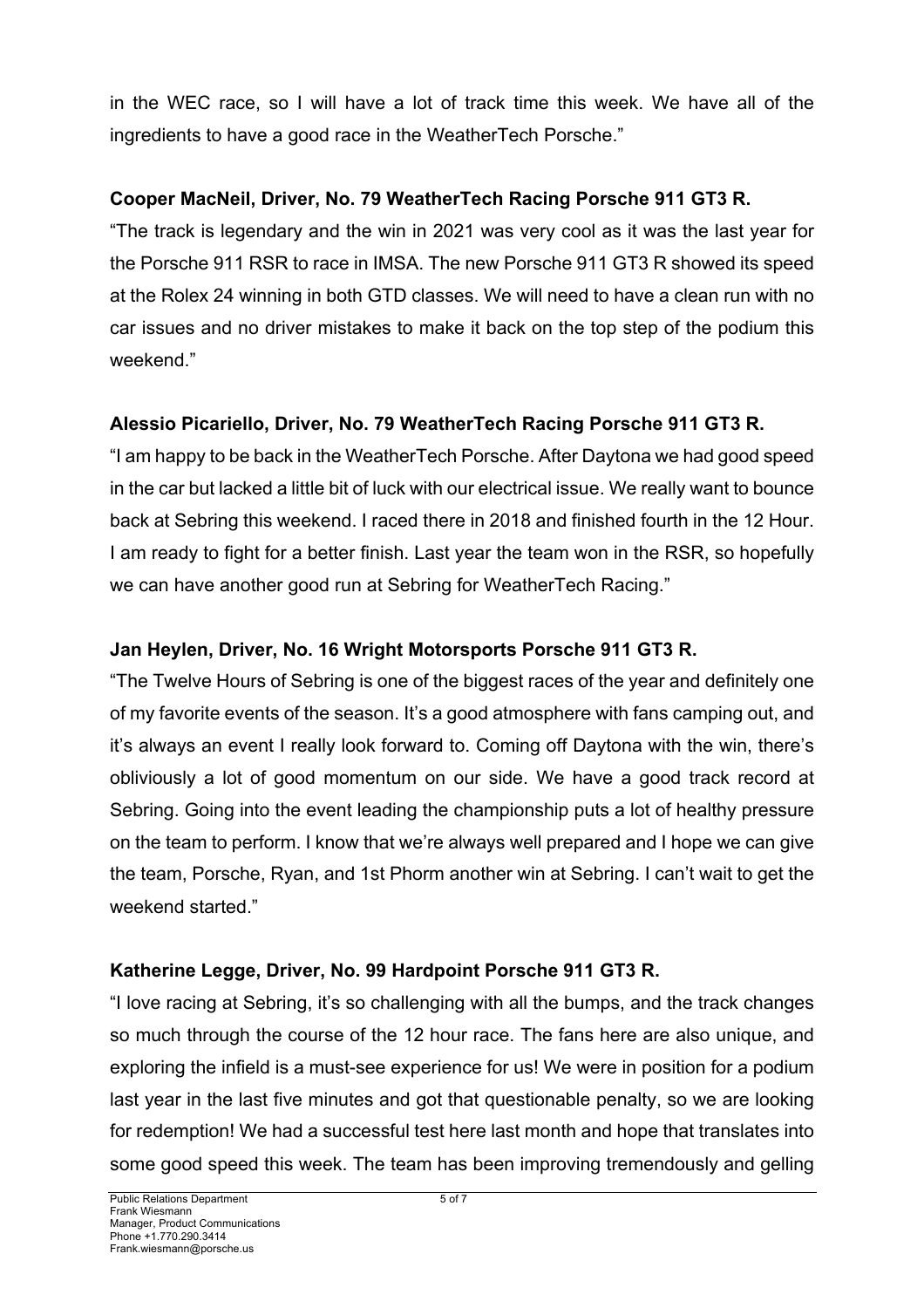together I'm excited to see what we can achieve here."

### **Stefan Wilson, Driver, No. 99 Hardpoint Porsche 911 GT3 R.**

Daytona was my first experience in GT3 racing and it was a huge learning experience for me. The racing was intense in the GT field, and I had an absolute blast out there. The Sebring 12 hour is another one of those bucket list events, a race that I've always wanted to compete in, and I'm just champing at the bit to get to Sebring and continue working with this amazing Hardpoint 99 crew. I am so hungry to deliver a good result for those that have supported me and helped me get this opportunity."

#### **Nick Galante, Driver, No. 22 Hardpoint Porsche 718 Cayman GT4 RS Clubsport.**

"Sebring has shown to be one of the toughest tracks to finally feel like I have the hang of it. On paper it looks so approachable, but she is a tricky beast with many complexities. Just when you feel like the car is going to make it to apex or perfectly track out, the surface changes, or you launch the car over a big bump and everything changes. I've got much respect for this beast. The Porsche has been tough to set up here. The Hardpoint team has been amazing at tackling a tough task in a short amount of time. I'm impressed with how Sean McAlister has dove into this team with his foot flat to the floor. I haven't had the luxury of a podium here since our win in 2017. I am eager to get one here this week, in this top-level GS class."

## **Sean McAllister, Driver, No. 22 Hardpoint Porsche 718 Cayman GT4 RS Clubsport.**

"As we approach Sebring, the more excited I get. I'm someone who loves the layout and uniqueness of Sebring. It's fast, technical and bumpy and it probably has one of the most unconventional final corners of any track. At our recent test, we learned a lot about the car, and we explored setups that we both like. Now we just need to fine tune it. A podium at Sebring has eluded me for quite some time now. The goals for this week are to have a good debut in the series and hopefully secure a spot on that podium. With Hardpoint I definitely believe that is a possibility."

#### **Porsche: Why We Race**

Our racing drives your Porsche. Motorsport is more than a marketing platform to Porsche. It is who we are, it is in our DNA. We race to improve the breed. Research